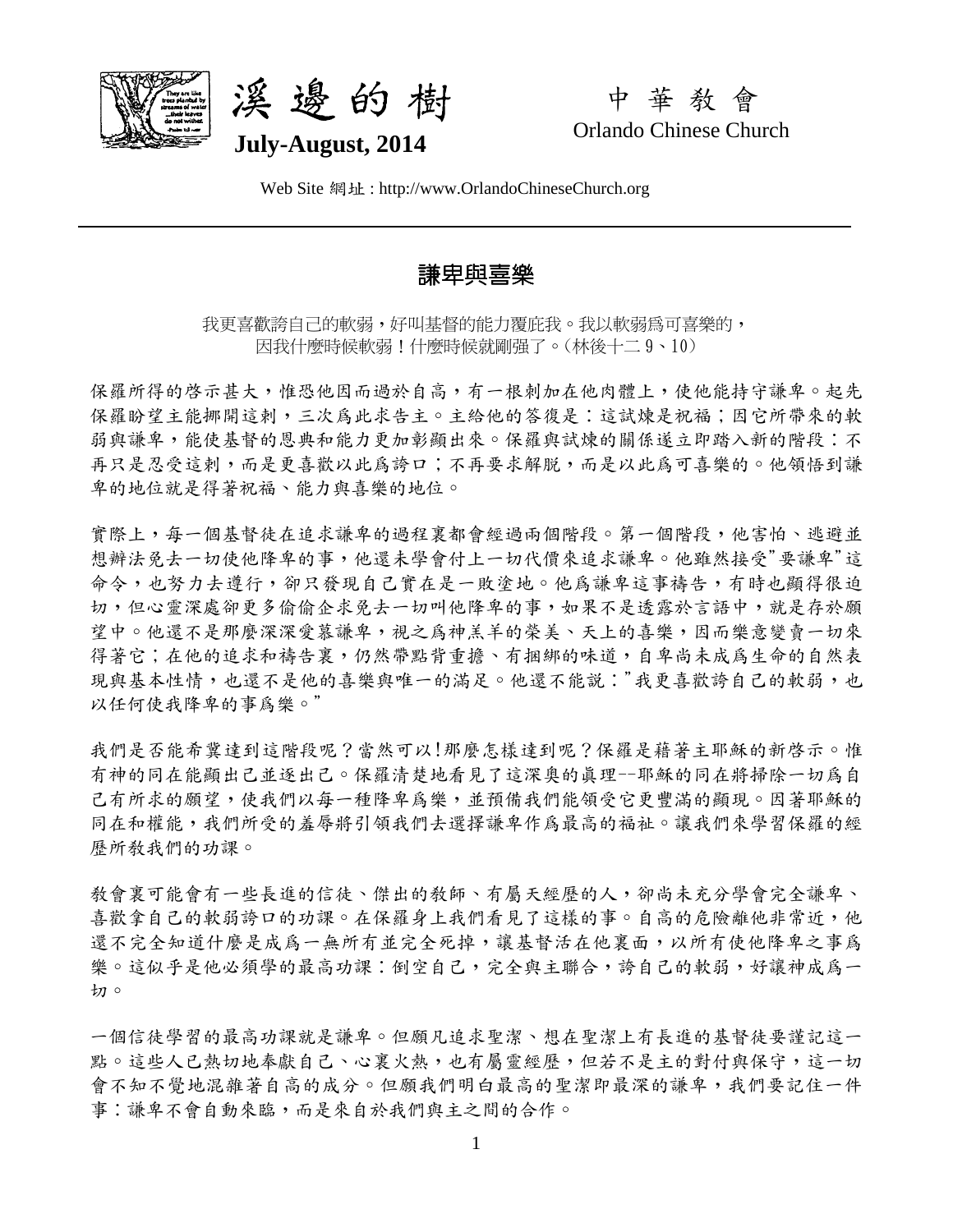就著這個經歷來看看我們是否喜歡誇自己的軟弱,像保羅一樣以傷害、急難、困苦為可喜悦 的。是的,讓我們問自己是否已學會把公平或不公平的譴責、來自朋友或敵人的非難、別人加 給我們的傷害、麻煩與艱難當作一個上好的機會去證實"耶穌是我們的一切",我們自己的快樂 與榮譽算不得什麼,我們實在以屈辱為可喜之事。這確實是天上最有福、最深的喜樂,完全脫 離己的羈絆,不管別人怎麼說我們或對我們做了什麼,都被"耶穌就是一切"的思想所吞沒了。

我們確信那位曾作工在保羅身上的也必作工在我們身上。保羅必需接受特殊的訓練與教導,學 習比他在樂園所聽見那不可說之事更為寶貴的功課--以軟弱、卑微為誇口。這是我們需要學習 的,而且是非常迫切需要的。眷顧他的那一位也必眷顧我們;祂以忌邪的愛與關切看守著我 們,兒得我們自高。當我們自高時,祂就想辦法揭露這項罪惡,並把我們從中解救出來。祂一 直藉著試煉、軟弱、困苦降卑我們,直到我們真知道祂的恩典即是一切,因而引我們到低處、 使我們以持守謙卑之事為可喜樂的。祂的能力在我們的軟弱上顯為完全。祂的同在要充塞並滿 足倒空的器皿,這是永遠保持謙卑的秘訣。

"我更喜歡誇自己的軟弱,好叫基督的能力覆庇我。我以軟弱為可喜樂的。"謙卑人已學會常常 喜樂的秘訣。他愈覺軟弱,就愈降卑,就愈經驗到基督的能力與同在,直到他說出"我算不了 什麼"時,主所說的話帶給了他未曾有過之喜樂--"我的恩典夠你用的"。

我覺得必須把以上所說的總結於兩個敎訓:驕傲的危險比我們所想到的更大、更近,而神為著 謙卑所賜的恩典也比我們所想到的更大、更近。

驕傲的危險比我們所想到的更大、更近,特別是在我們進入最高經歷的時候。一個講員在仰慕 他的一大群會眾中傳講屬靈真理,一個傳講聖潔、有恩賜的講員在臺上闡揚屬天生命的奧秘, 基督徒見證一項有福的經歷,佈道家在凱歌中前進,帶給別人快樂,成為群眾的祝福--沒有人 知道這一切正暴露在那隱藏的、未爲人察覺的危險之中。保羅也落入這危險中而不自知,故經 上記下耶穌為他所作的事以警告我們,使我們得知自己所面臨的危險與唯一的安全之所。如果 有人曾説--某某專門傳講聖潔的教師那麼充滿己,或說他並不操練自己所傳講的,他所得著的 祝福並沒有使他變得更謙卑、更溫柔--但願這樣的話不再被聽見。我們所信靠的耶穌,能夠使 我們變得謙卑。

而謙卑的恩賜比我們所想到的更大、更近。耶穌的謙卑成了我們的救恩,耶穌自己就是我們的 謙卑。我們的謙卑是因著祂的保守、是祂所作的工;即使在遇見驕傲的試探時,祂的恩典也一 樣夠我們用的,祂的能力要在我們的軟弱上顯為完全。讓我們選擇軟弱、卑微、一無所有,讓 謙卑成為我們的歡喜快樂。讓我們在一切使人降卑且保持謙卑的情況裏,歡喜誇自己的軟弱, 以軟弱為可喜樂的,好叫基督的能力覆庇我。基督降卑自己,因此神將祂升高。基督也要降卑 我們,使我們保持謙卑,但願我們由衷地認同、充滿信心、且歡歡喜喜地接受一切降卑我們的 事,好叫基督的能力覆庇我。我們將發現謙卑乃得著最真實之喜樂的秘訣。(慕安得烈)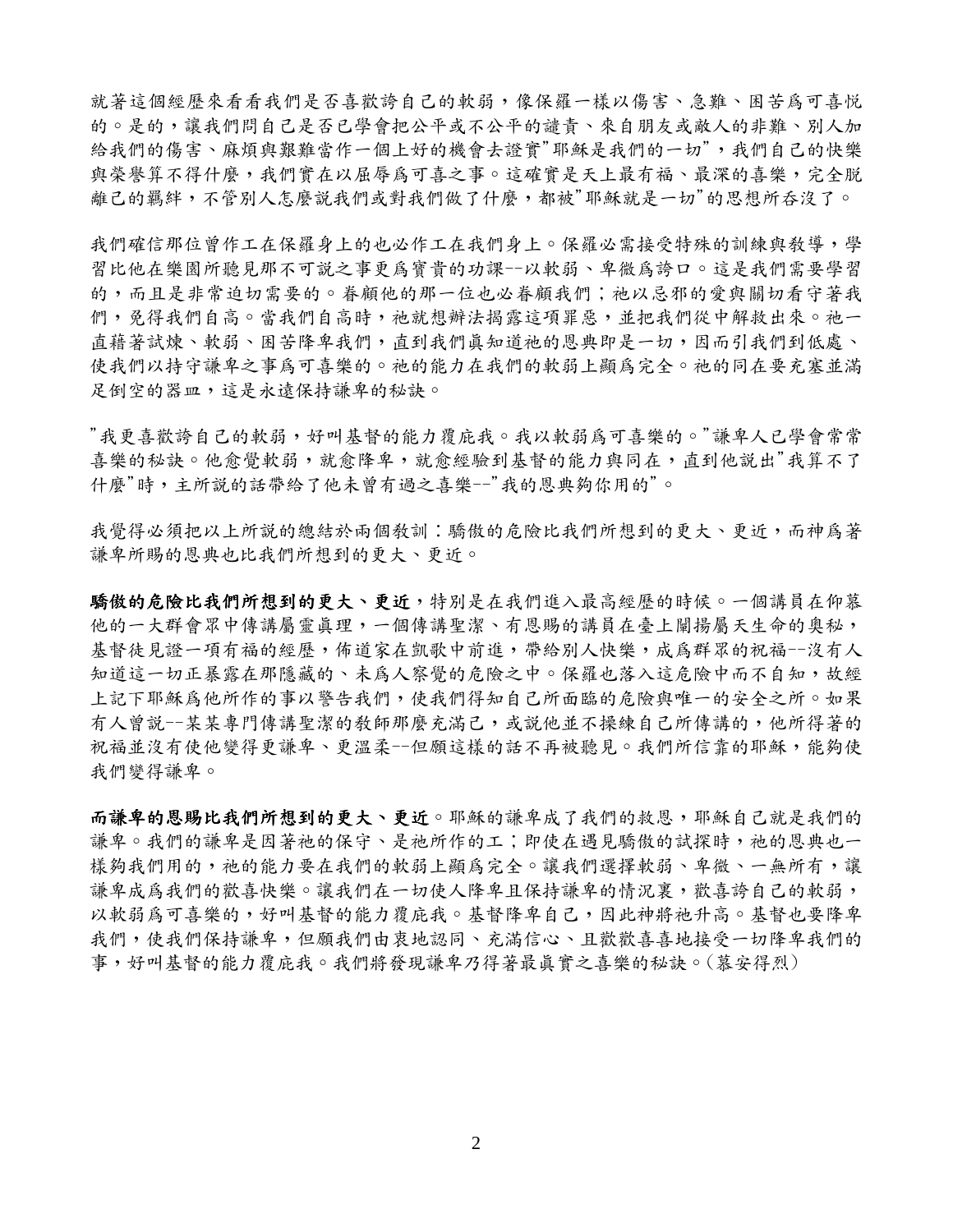## 謙卑與升高

凡自卑的必升為高。(路十四 11;十八 14) 神賜恩給謙卑的人。...務要在主面前自卑,主就必叫你們升高。(雅各四 6、10) 所以你們要自卑,服在神大能的手下,到了時候祂必叫你們升高。(彼前五 6)

有人問我:如何克服驕傲?答案很簡單他只需做兩件事,第一是去做神要你做的事--自卑,第 二是信靠神祂會做祂說要做的事--祂必叫你升高。

神的命令很清楚:自卑。這並不意謂著你的工作就是去治服並趕出你驕傲的天性,使聖者耶穌 的謙卑成形在你裏面。不是這樣,那是神的工作,是祂來提升你進入愛子的形像裏--這正是升 高的本質。因此神的命令真正的意思是:抓住每一個在神和人面前自卑的機會。要相信恩典已 作工在你裏面,並確信擺在前面的恩典更多,足能得勝;每一次當心中的驕傲和其工作掠過良 心時,要順從主的光照,縱使身上有失敗和墮落,仍要堅持這永不變更的命令:自卑。存著感 恩的心接受裏裏外沖允許發生的一切事,不管是來自朋友或敵人,出於自然的或恩典的原 因,都是神在提醒你需要謙卑,並藉這些事幫助你得著它。要真正視謙卑為德行之本,在神面 前之首要責任,是靈魂永久的保障,要專心視此為萬福之源頭。神這項應許既神聖又堅穩︰凡 自卑的必升為高。要留心去做神所要求的:自卑。神必親見祂所應許的事成就,祂要賜下更多 的恩典,在適當的時候將你升高。

所有神與人的互動關係上,可以從兩個階段來看。第一個階段是預備期,器皿接受了神的命令 和應許,經驗上混合了努力與無能的感覺,有失敗也有部分的成功,因而喚醒裏面神聖的盼 望,期待那更美的事,這一切都在訓練人進入一個更高的階段--成全期。當成全期來到時,信 心承受了應許,在以往常常徒然掙扎之處歡喜快樂。這律可以有效地應用在基督徒生活的每一 部分和每一樣不同之德行的追求上,因為這律是基於萬物的本質而有的。在一切關乎我們救贖 的事上,是由神起頭的。當神作完初步工作後,就輪到人做他該做的部份。他努力地順服,為 要達成目標,他必須藉著這過程發現自己無能為力,以致在絕望中向己死,因而自動且讓神來 成全最後的工作,其實他早已不知不覺地接受了神最初的工作。因此神是創始者,而人在尚未 正確地認識祂,也不完全瞭解祂計畫之前,就可以充滿盼望且歡喜迎接祂作成終者,作一切的 一切。

在追求謙卑的事上亦是如此。神從祂的寶座向每個基督徒發出這命令--自卑。凡熱切聽從、力 圖遵行者將獲得這獎賞(實在是一種獎賞):痛苦地發現兩件事。第一,他發現自己的驕傲極其 深,不願意承認自己算不了什麼,也不願別人這樣看待他,而且不肯絕對順從神,這是他自己 以前所未曾知道的。第二,為了殲滅隱藏之惡魔所作的一切努力,與祈求神幫助之禱告,卻顯 明自己完全無能。這時,若這人知道寄望於神,不顧在他裏面一切驕傲的權勢,仍繼續不斷地 在神和人面前操練謙卑,他就有福了。人性的律是:動作生出習慣,習慣培育意向,意向形成 意志,而正確模塑的意志即是人的個性,這不外乎是神恩典所作的工。恒久重複一個動作,就 生出習慣和意向,因而加強了意志力,於是神帶著聖靈的大能大力而來,使人立志行事都照著 這靈的運行。悔改驕傲之心的聖徒,常常謙卑地將自己傾倒在神面前,因而得著更大的恩典為 獎賞,這獎賞就是謙卑之心,耶穌的靈在這心中已得勝,要培育這新性情臻於成熟,如今柔和 謙卑的那一位已永住其中。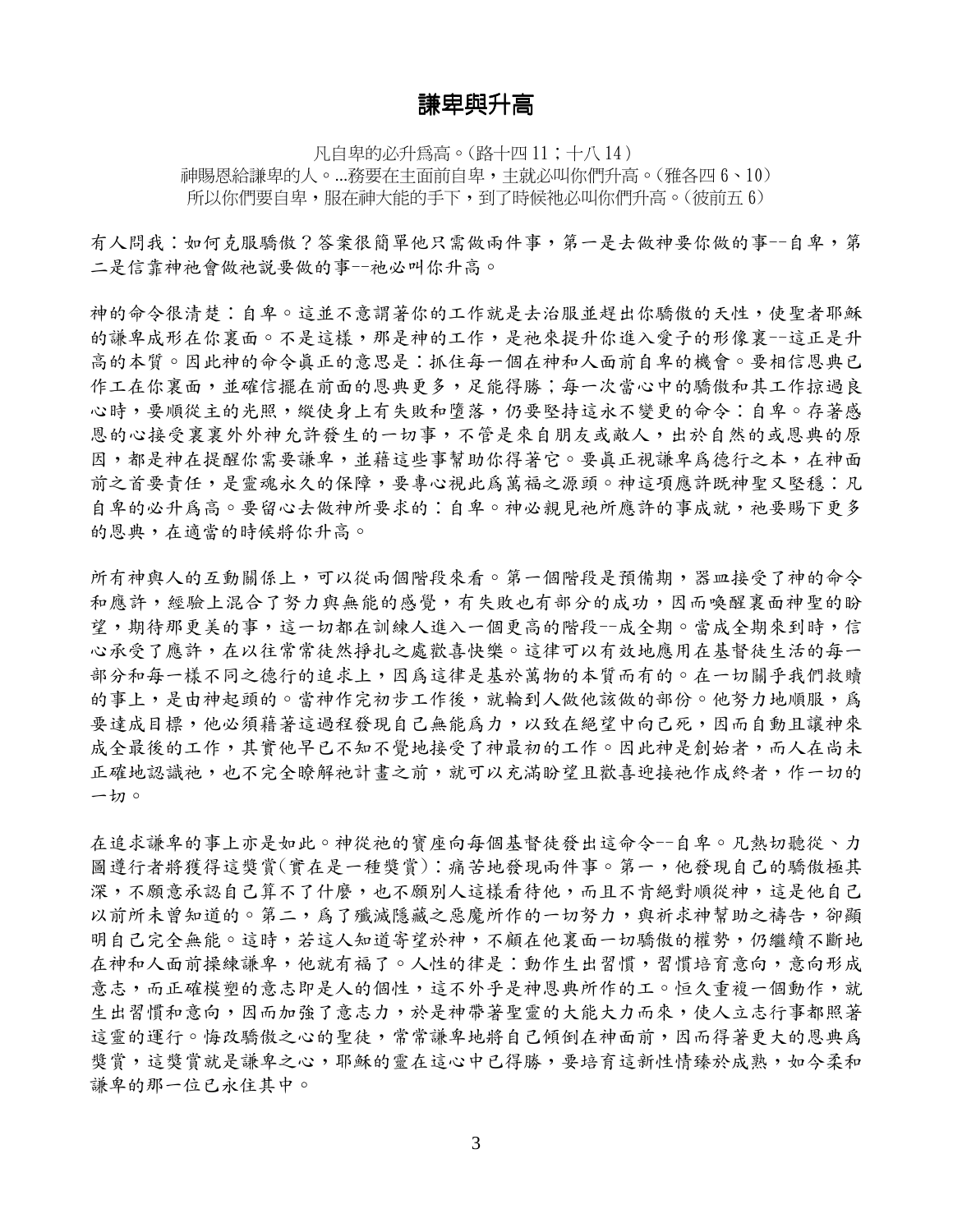務要在神眼前自卑,祂就將你升高。在哪一點上升高呢?受造者的最高榮耀就是單單成為一個 空器皿,來承承受、享有並彰顯神的榮耀。這件事的成就完全在乎受造者本身願意成為一無所 有,好叫神成為一切。水總是先充滿最低的地方。一個人在神面前愈低伏、愈倒空,神的榮耀 就愈快速、愈豐滿地流進來。神所應許的升高不是祂自己以外的任何外在事物:祂所給的,以 及祂所能給的一切,懂是更多賜下祂自己,祂自己要愈來愈完全地佔有這個人。這種升高不像 地上的獎賞,隨人任意獎賞,與被褒揚的行為無直接關聯。天上賞賜的本質,正是自卑所帶來 的果效。故此賞賜不是別的,就是神賜下神聖的、内住的謙卑,使人被模成神羔羊的形像,並 充滿神羔羊的謙卑,而更能領受神豐滿的內住。

几自卑的必升為高。耶穌親自證實了這真理,藉此向我們保證這句話必然字字應驗。讓我們來 負祂的軛,學祂的樣式,祂心裏柔和謙卑。如果我們不願屈從祂,像祂俯就我們一樣(祂過去 怎樣做,將來仍是如此),則我們不能與祂同負一軛。當我們更多進入祂的謙卑--不管是自卑 或接受從人來的屈辱時,我們可以期待著靈裏的升高--"神榮耀的靈"將覆庇我們。得榮耀之基 督的同在與能力,將臨到那些靈裏謙卑的人。當神能夠在我們裏面再度得著祂應有的地位時, 祂必將我們升為高。願你因著關切祂的榮耀而自卑,祂將顧念你的榮耀而成全你的謙卑,把祂 兒子的靈吹入你裏面,成為常存的生命。當那充滿萬有的神生命佔有你的全人時,沒有比成為 一無所有更自然、更甘甜的事了,再沒有一點自己的想法和願望,因為一切都已被那充滿萬有 者所充滿。"所以我更喜歡誇自己的軟弱,好叫基督的能力覆庇我。"

弟兄們!我們的奉獻與信心,在追求聖潔的事上產生不了什麼果效,原因是否如下所述呢?我 們靠己和己之力成聖,然後把己的工作冠以信心的名義;為著己的緣故、己的快樂而把神召 來;然後不知不覺間(但卻是千真萬確)以己和己的聖潔為樂。我們從不知道何為謙卑--那種絕 對、持久不變、像基督那樣的謙卑,隱藏自己而不愛顯露,與神和人交接的一切生活裏都滲透 且標示出謙卑--這才是追求聖潔生活最基本的要素。

惟有被神充滿時,己才會消失。惟有在陽光長闊高深的榮光裏,才會看見微小的塵埃戲耍於光 線中。謙卑也是這樣,在神的同在裏我們什麼都不是,不過是一粒塵埃居住在他愛的陽光中罷 了。

大哉主神!吾微渺! 愛海吞沒,己沉消, 惟獨見神,不見我。

願神教導我們相信在祂的同在裏成為一無所有、謙卑下來,乃基督徒生命所能達到的最高點, 也是最全備的祝福。祂對我們說:"我住在至高至聖的所在,也與心靈痛悔謙卑的人同居;要 使謙卑人的靈甦醒,也使痛悔人的心甦醒。"(賽五十七15)願這福份屬於我們!(慕安得烈)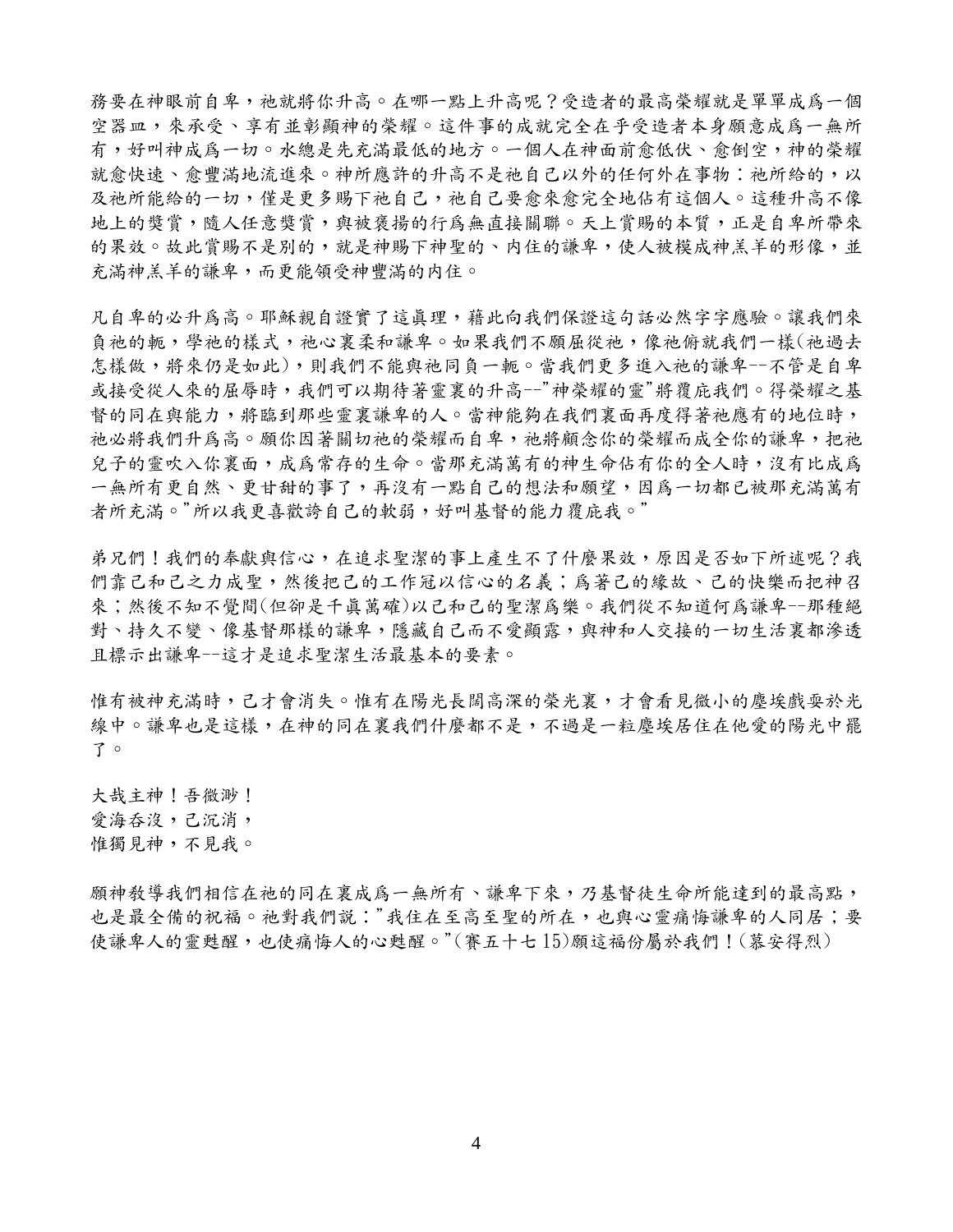## **HUMILITY AND HAPPINESS**

*"Most gladly therefore will I rather glory in my weaknesses, that the strength of Christ may rest upon me. Wherefore I take pleasure in weakness: for when I am weak then am I strong." (2 Cor. 12:9, 10)* 

Lest Paul should exalt himself, by reason of the exceeding greatness of the revelations, a thorn in the flesh was sent him to keep him humble. Paul's first desire was to have it removed, and he besought the Lord thrice that it might depart. The answer came that the trial was a blessing; that, in the weakness and humiliation it brought, the grace and strength of the Lord could be the better manifested. Paul at once entered upon a new stage in his relation to the trial: instead of simply enduring it, he most gladly gloried in it; instead of asking for deliverance, he took pleasure in it. He had learned that the place of humiliation is the place of blessing, of power, of joy.

Every Christian virtually passes through these two stages in his pursuit of humility. In the first he fears and flees and seeks deliverance from all that can humble him. He has not yet learnt to seek humility at any cost. He has accepted the command to be humble, and seeks to obey it, though only to find how utterly he fails. He prays for humility, at times very earnestly; but in his secret heart he prays more, if not in word, then in wish, to be kept from the very things that will make him humble. He is not yet so in love with humility as the beauty of the Lamb of God, and the joy of heaven, that he would sell all to procure it. In his pursuit of it, and his prayer for it, there is still somewhat of a sense of burden and of bondage; to humble himself has not yet become the spontaneous expression of a life and a nature that is essentially humble. It has not yet become his joy and only pleasure. He cannot yet say, "Most gladly do I glory in weakness, I take pleasure in whatever humbles me."

But can we hope to reach the stage in which this will be the case? Undoubtedly. And what will it be that brings us there? That which brought Paul there - a new revelation of the Lord Jesus. Nothing but the presence of God can reveal and expel self. A clearer insight was to be given to Paul into the deep truth that the presence of Jesus will banish every desire to seek anything in ourselves, and will make us delight in every humiliation that prepares us for His fuller manifestation. Our humiliations lead us, in the experience of the presence and power of Jesus, to choose humility as our highest blessing. Let us try to learn the lessons the story of Paul teaches us.

We may have advanced believers, eminent teachers, and men of heavenly experiences, who have not yet fully learnt the lesson of perfect humility, gladly glorying in weakness. We see this in Paul. The danger of exalting himself was coming very near. He knew not yet perfectly what it was to be nothing; to die, that Christ alone might live in him; to take pleasure in all that brought him low. It appears as if this were the highest lesson that he had to learn, full conformity to his Lord in that self-emptying where he gloried in weakness that God might be all.

The highest lesson a believer has to learn is humility. O that every Christian who seek to advance in holiness may remember this well! There may be intense consecration, and fervent zeal and heavenly experience, and yet, if it is not prevented by very special dealings of the Lord, there may be an unconscious self exaltation with it all. Let us learn the lesson,--the highest holiness is the deepest humility; and let us remembers that comes not of itself, but only as it is made matter of special dealing on the part of our faithful Lord and His faithful servant.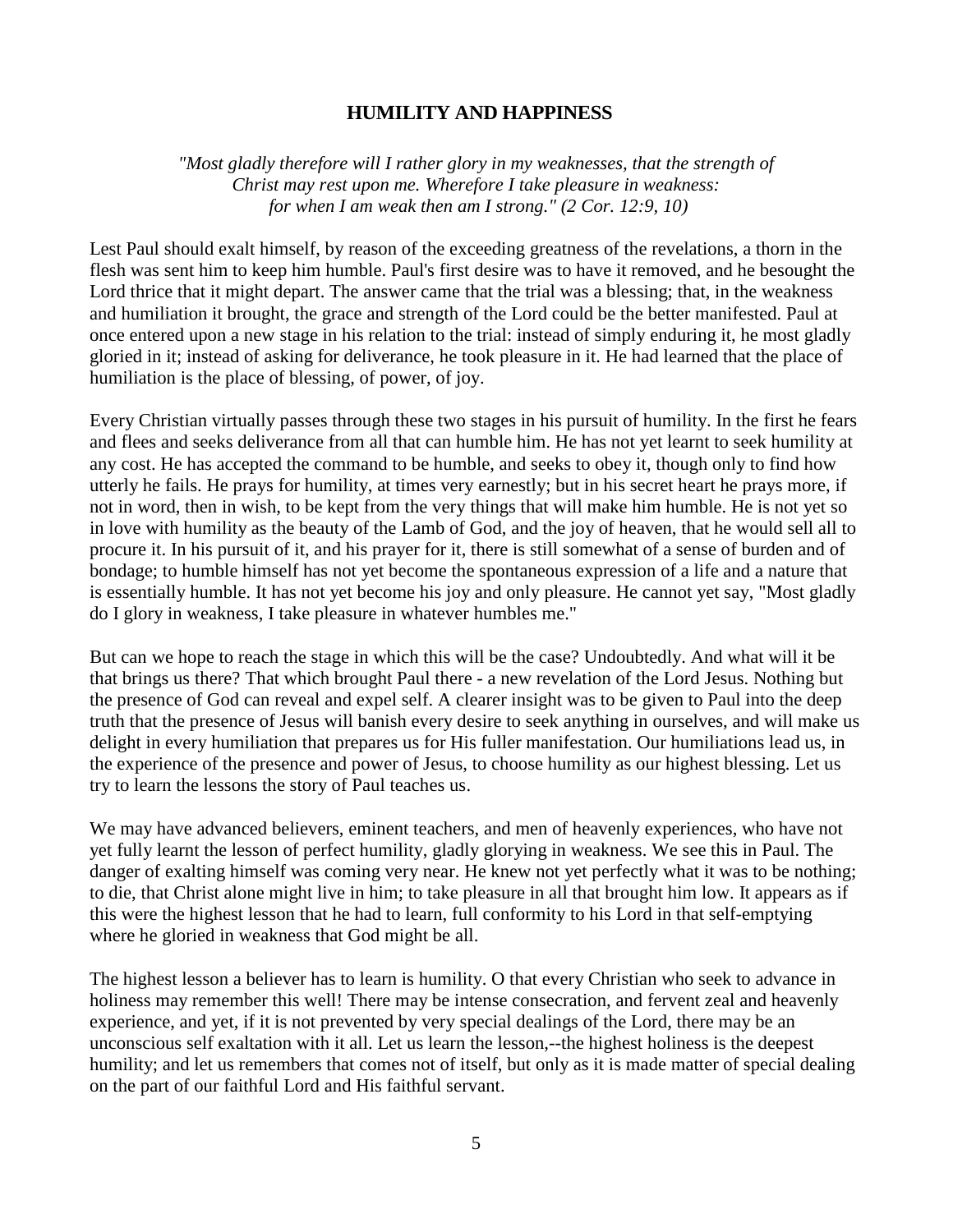Let us look at our lives in the light of this experience, and see whether we gladly glory in weakness, whether we take pleasure, as Paul did, in injuries, in necessities, in distresses. Yes, let us ask whether we have learnt to regard a reproof, just or unjust, a reproach from friend or enemy, an injury, or trouble, or difficulty into which others bring us, as above all an opportunity of proving Jesus is all to us, how our own pleasure or honor are nothing, and how humiliation is in very truth what we take pleasure in. It is indeed blessed, the deep happiness of heaven, to be so free from self that whatever is said of us or done to us is lost and swallowed up, in the thought that Jesus is all.

Let us trust Him who took charge of Paul to take charge of us too. Paul needed special discipline, and with it special instruction, to learn, what was more precious than even the unutterable things he had heard in heaven what it is to glory in weakness and lowliness. We need it, too, O so much. He who cared for him will care for us too. He watches over us with a jealous, loving care, "lest we exalt ourselves". When we are doing so, He seeks to discover to us the evil, and deliver us from it. In trial and weakness and trouble He seeks to bring us low, until we so learn that His grace is all, as to take pleasure in the very thing that brings us and keeps us low. His strength made perfect in our weakness, His presence filling and satisfying our emptiness, becomes the secret of a humility that need never fail.

"Most gladly will I glory in my weaknesses that the power of Christ may rest upon me; wherefore I take pleasure in weaknesses." The humble man has learnt the secret of abiding gladness. The weaker he feels, the lower he sinks; the more the power and the presence of Christ are his portion, until, as he says, "I am nothing," the word of his Lord brings ever deeper joy: "My grace is sufficient for you."

I feel as if I must once again gather up all in the two lessons: the danger of pride is greater and nearer than we think, and the grace for humility too.

**The danger of pride is greater and nearer than we think**, and that especially at the time of our highest experiences. The preacher of spiritual truth with an admiring congregation hanging on his lips, the gifted speaker on a Holiness platform expounding the secrets of the heavenly life, the Christian giving testimony to a blessed experience, the evangelist moving on as in triumph, and made a blessing to rejoicing multitudes, no man knows the hidden, the unconscious danger to which these are exposed. Paul was in danger without knowing it; what Jesus did for him is written for our admonition, that we may know our danger and know our only safety. If ever it has been said of a teacher or professor of holiness, he is so full of self; or, he does not practice what he preaches; or, his blessing has not made him humbler or gentler, let it be said no more. Jesus, in whom we trust, can make us humble.

**Yes, the grace for humility is greater and nearer, too, than we think**. The humility of Jesus is our salvation. Jesus Himself is our humility. Our humility is His care and His work. His grace is sufficient for us, to meet the temptation of pride too. His strength will be perfected in our weakness. Let us choose to be weak, to be low, and to be nothing. Let humility be to us joy and gladness. Let us gladly glory and take pleasure in weakness, in all that can humble us and keep us low; the power of Christ will rest upon us. Christ humbled Himself, therefore God exalted Him. Christ will humble us, and keep us humble; let us heartily consent, let us trustfully and joyfully accept all that humbles; the power of Christ will rest upon us. We shall find that the deepest humility is the secret of the truest happiness, of a joy that nothing can destroy. (Andrew Murray)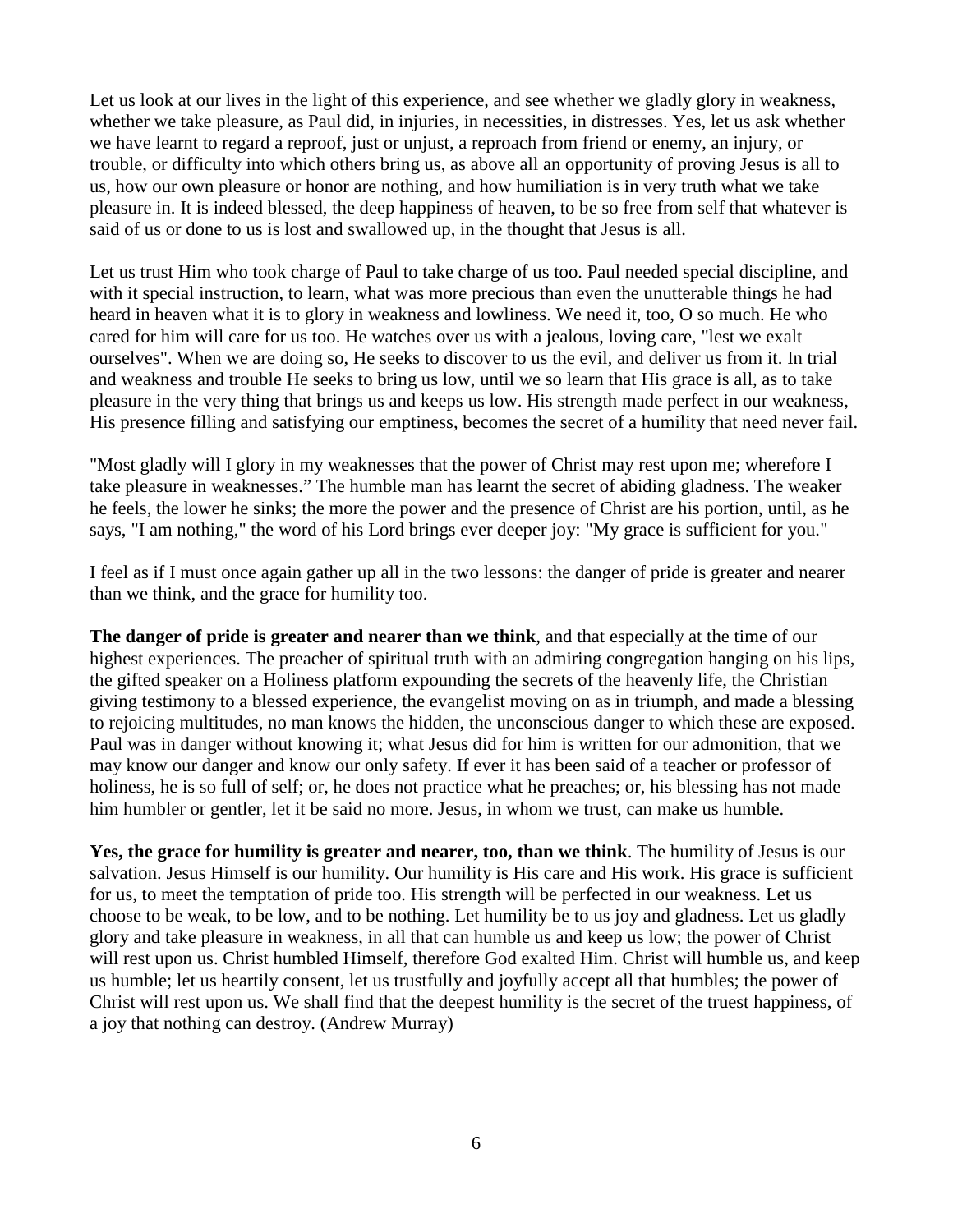## **HUMILITY AND EXALTATION**

*"He that humbles himself shall be exalted." (Luke 14:11, 18:14) "God gives grace to the humble. Humble yourself in the sight of the Lord, and He shall exalt you." (Jas. 4:10) "Humble yourselves therefore under the mighty hand of God, that He may exalt you in due time." (1 Pet.5:6)* 

Just yesterday I was asked the question. How am I to conquer this pride? The answer; was simple. Two things are needed. Do what God says is your work: humble yourself. Trust Him to do what He says is His work: He will exalt you.

The command is clear: humble yourself. That does not mean that it is your work to conquer and cast out the pride of your nature, and to form within yourself the lowliness of the holy Jesus. No, this is God's work; the very essence of that exaltation, wherein He lifts you up into the real likeness of the beloved Son. What the command does mean is this: take every opportunity of humbling yourself before God and man. In the faith of the grace that is already working in you; in the assurance of the more grace for victory that is coming; up to the light that conscience each time flashes upon the pride of the heart and its workings; notwithstanding all there may be of failure and falling, stand persistently as under the unchanging command: humble yourself. Accept with gratitude everything that God allows from within or without, from friend or enemy, in nature or in grace, to remind you of your need of humbling, and to help you to it. Reckon humility to be indeed the mother-virtue, your very first duty before God, the one perpetual safeguard of the soul, and set your heart upon it as the source of all blessing. The promise is divine and sure: He that humbles himself shall be exalted. See that you do the one thing God asks: humble yourself. God will see that he does the one thing He has promised. He will give more grace; He will exalt you in due time.

All God's dealings with man are characterized by two stages. There is the time of preparation, when command and promise, with the mingled experience of effort and impotence, of failure and partial success, with the holy expectancy of something better which these waken, train and discipline men for a higher stage. Then comes the time of fulfillment, when faith inherits the promise, and enjoys what it had so often struggled for in vain. This law holds good in every part of the Christian life, and in the pursuit of every separate virtue. And that because it is grounded in the very nature of things. In all that concerns our redemption, God must need take the initiative. When that has been done, man's turn comes. In the effort after obedience and attainment, he must learn to know his impotence, in selfdespair to die to himself, and so be fitted voluntarily and intelligently to receive from God the end, the completion of that of which he had accepted the beginning in ignorance. So, God who had been the Beginning, ere man rightly knew Him, or fully understood what His purpose was, is longed for and welcomed as the End, as the All in All.

It is even thus, too, in the pursuit of humility. To every Christian the command comes from the throne of God Himself: humble yourself. The earnest attempt to listen and obey will be rewarded yes, rewarded-with the painful discovery of two things. The one, what depth of pride that is of unwillingness to count oneself and to be counted nothing, to submit absolutely to God, there was, that one never knew. The other, what utter impotence there is in all our efforts, and in all our prayers too for God's help, to destroy the hideous monster. Blessed the man who now learns to put his hope in God, and to persevere, notwithstanding all the power of pride within him, in acts of humiliation before God and Men. We know the law of human nature: acts produce habits, habits breed dispositions, dispositions form the will, and the rightly-formed will is character. It is no otherwise in the work of